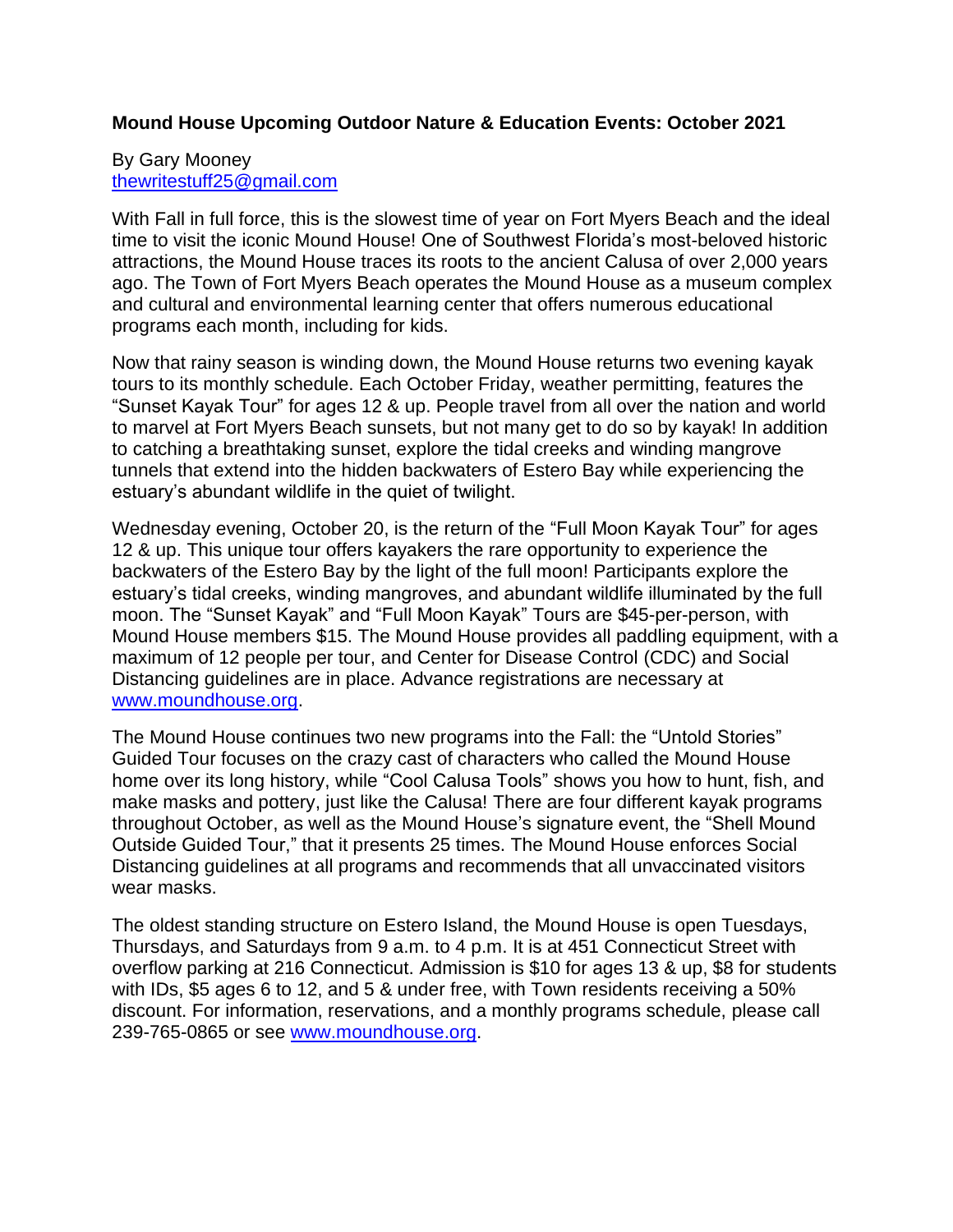## **FREE "Newton Beach Park Guided Beach Walk"**

For all ages every Tuesday and Thursday weather permitting at 9 a.m.

This twice-weekly free outdoor nature program is different every single time, as the "Guided Beach Walks" have a simple premise – the groups walk roughly a half-mile down the beach and back, discussing whatever you find that particular morning. Meet at the thatched hut closest to the beach, with Social Distancing in place. Bring sunscreen, shoes to get wet, sunglasses, and hat. No reservations necessary; while free, parking is \$3-per-hour, with one hour generally enough. Newton Beach Park is mid-island at 4650 Estero Boulevard.

#### **"Mangroves by Kayak Tour"**

For ages 12 & up weather permitting on Friday, October 1, at 9 a.m.; Wednesday, October 6, at 9 a.m. & 1 p.m.; Thursday, October 7, at 9 a.m.; Friday, October 8, at 9 a.m.; Saturday, October 9, at 9 a.m.; Wednesday, October 13, at 9 a.m. & 1 p.m.; Thursday, October 14, at 9 a.m.; Friday, October 15, at 9 a.m.; Wednesday, October 20, at 9 a.m.; Thursday, October 21, at 9 a.m.; Friday, October 22, at 9 a.m.; Saturday, October 23, at 9 a.m.; Wednesday, October 27, at 9 a.m. & 1 p.m.; Thursday, October 28, at 9 a.m.; and Friday, October 29, at 9 a.m.

Explore the winding mangrove creeks and hidden waters of the Estero Bay Aquatic Preserve as only a kayaker can on this Environmental Educator-guided tour of the ancient realm of the Calusa! Witness birds, fish, manatee and dolphins as you paddle through the natural beauty of Estero and Hell Peckney Bays in a tandem kayak. All paddling & safety equipment provided, with kayak tours in accordance with Florida Society of Ethical Ecotourism guidelines. \$45-per-person; Mound House members \$15. Advance reservations necessary at [www.moundhouse.org](http://www.moundhouse.org/) with Social Distancing guidelines in place.

#### **"Sunset Kayak Tour"**

Ages 12 & up weather permitting on Friday, October 1; Friday, October 8; and Friday, October 15, all at 5 p.m.; & Friday, October 22 & Friday, October 29, both at 4:45 p.m.

People travel from all over the nation and world to marvel at Fort Myers Beach sunsets, but not many get to do so by kayak! In addition to catching a breathtaking sunset, explore the tidal creeks and winding mangrove tunnels that extend into the hidden backwaters of Estero Bay while experiencing the estuary's abundant wildlife in the quiet of twilight. The Mound House provides all paddling and safety equipment, with CDC and Social Distancing in place. \$45-per-person; Mound House members \$15, with a limit of 12 paddlers per tour. Advance registration necessary at [www.moundhouse.org.](http://www.moundhouse.org/)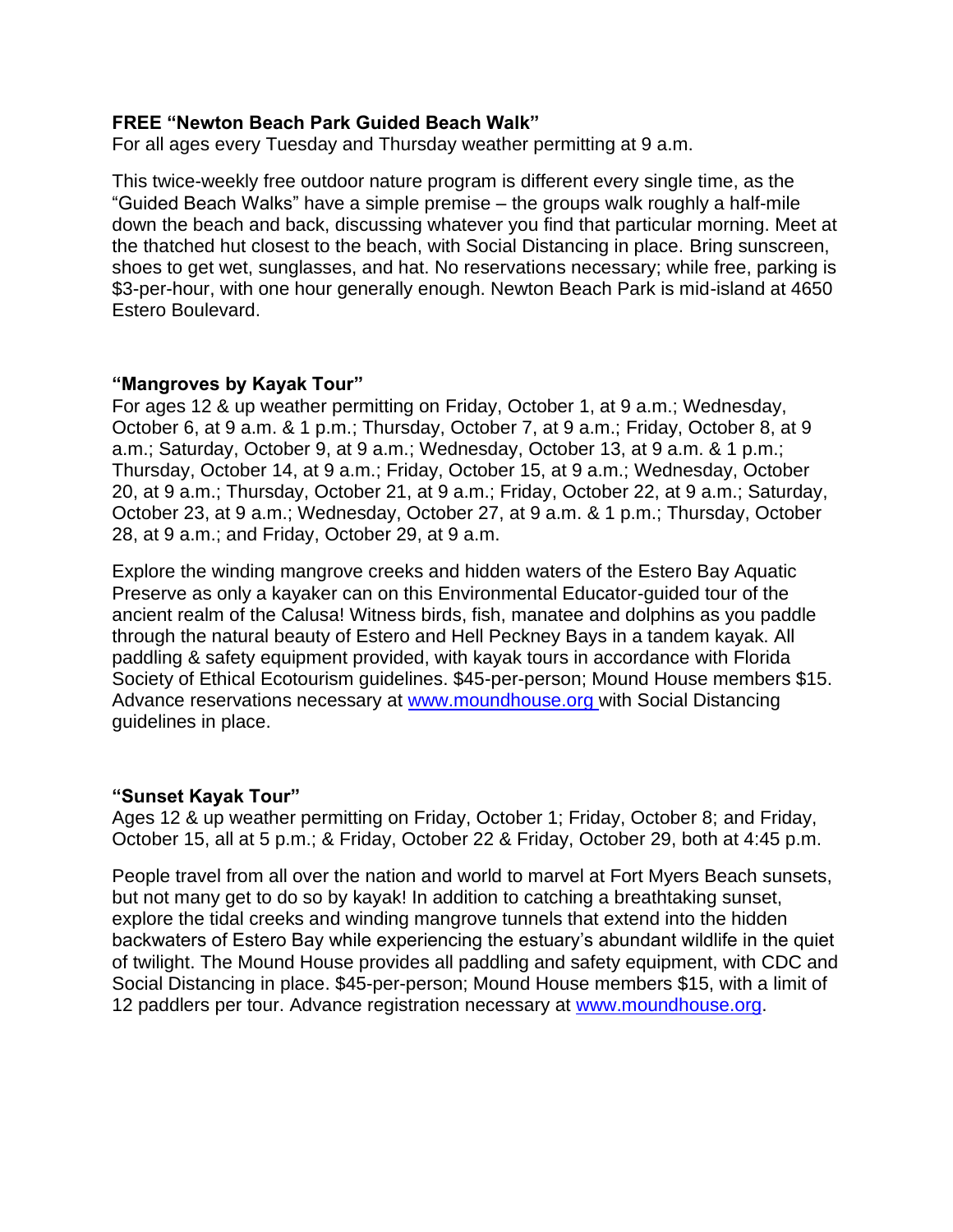#### **"Family Fun Kayak Tour"**

For ages 6 & up weather permitting on Saturday, October 2; Saturday, October 16; & Saturday, October 30, all at 9 a.m.

Fun for the whole family on a specially-designed Environmental Educator-guided kayak tour for families with children age 6 & up! See birds, dolphins, manatee, and other wildlife while paddling through the Estero Bay mangroves. \$25-per-person ages 13 & up; \$15-per-person ages 6 to 12 that includes Mound House admission, with advance registrations necessary. The Mound House provides all equipment, with Social Distancing in place.

# **"Shell Mound" Outside Guided Tour**

For all ages on Saturday, October 2, at 1 p.m.; & Tuesday, October 5; Thursday, October 7; Saturday, October 9; Tuesday, October 12; Thursday, October 14; Saturday, October 16; Tuesday, October 19; Thursday, October 21; Saturday, October 23; Tuesday, October 26; Thursday, October 28; and Saturday, October 30, all at 11 a.m. and 1 p.m.

If you dig archaeology, the Mound House's signature program is for you! Tour the 2,000-year-old Calusa Indian Shell Mound led by the interpretive staff as you explore the site's archaeology to unearth clues about this ancient society. \$5-per-person that does not include Mound House admission; Mound House members free, with Social Distancing guidelines in place.

# **NEW: "Cool Calusa Tools"**

For families with children ages 6 & older on Saturday, October 2; Saturday, October 9; Saturday, October 16; Saturday, October 23; & Saturday, October 30, all at 2 p.m.

Learn to hunt, fish, and make masks and pottery, just like the Calusa! The Mound House interpretive staff leads this exciting hands-on tour of the Mound House grounds where they demonstrate Calusa tools and artifacts, then help you make Calusa-inspired artwork where your imagination runs wild! \$2-per-person that does not include Mound House admission. The Mound House enforces Social Distancing guidelines and recommends that all unvaccinated visitors wear masks.

# **"Garden Outside" Guided Tour**

For all ages on Tuesday, October 5; Thursday, October 7; Saturday, October 9; Tuesday, October 12; Thursday, October 14; Saturday, October 16; Tuesday, October 19; Thursday, October 21; Saturday, October 23; Tuesday, October 26; Thursday, October 28; & Saturday, October 30, all at 10 a.m.

Stroll through the Mound House gardens to discover how its unique plants conserve water and protect wildlife, while learning how the Calusa and other Native Americans